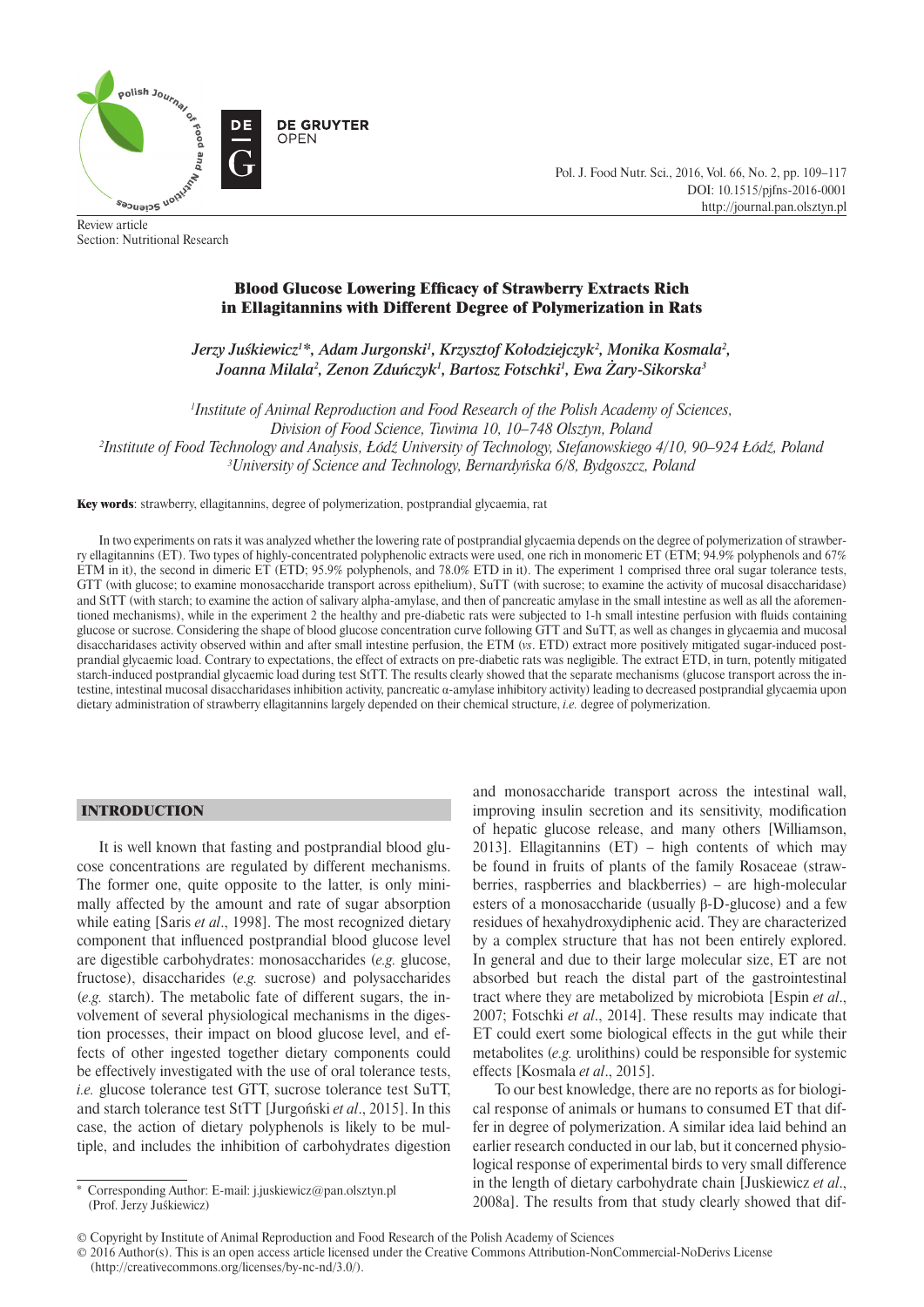ferent physiological effects might follow even small changes in the chemical structure of dietary components. The present research analyzed whether the lowering rate of blood glucose levels depends on the degree of polymerization of strawberry ET given to rats in the form of high-concentrated polyphenolic extracts in oral sugar tolerance tests as well as with the aid of the perfusion technique of the small intestine. Because it is well known that dietary polyphenolic compounds may affect minerals bioavailability [Juśkiewicz *et al*., 2009], in the latter case the absorption rate of selected minerals (Mg, P, Ca) from the small intestine was also examined. The hypothesis of this study is that strawberry monomeric and dimeric ellagitannins differently affect the mechanisms comprising carbohydrates digestion as well as monosaccharide and selected minerals transport across the intestinal wall. The dosage of polyphenols used in the present study,  $20 \text{ mg/kg}$  of BW, may reflect a consumption of 0.5 kg fresh strawberries with average concentration of polyphenols by an adult weighing 70 kg.

#### MATERIAL AND METHODS

#### Production of strawberry extracts rich in ellagitannins

The extracts were obtained from strawberry fruit pomace, a by-product of the manufacture of concentrated strawberry juice (ALPEX Co., Łęczeszyce, Poland), as described by Juśkiewicz et al. [2015]. Briefly, the fresh pomace was dried in an industrial vacuum dryer at  $70\pm2\degree C$  and then passed through sieves. The seedless fraction was subjected to a two-stage extraction with a 60% aqueous solution of acetone. Next, after partial removal of the solvent *via* distillation, the resultant solutions were transferred onto a column packed with polymeric resin (Amberlite XAD 16, Sigma-Aldrich). The sugars and other water-soluble compounds present in the solutions were eluted from the column with water. Then, monomeric and dimeric ET-rich fractions were desorbed with 10% and 40% aqueous solution of ethanol, respectively, concentrated to *ca*. 15% of dry matter and lyophilized. The methods used to determine the composition of the monomeric ET (ETM)- and dimeric ET (ETD)-rich extracts (details in Table 1) are described below.

#### Chemical analyses of strawberry extracts

The basic chemical composition of the extracts was determined according to the official methods of AOAC [2005] using the following procedures: 940.26 (dry substance and ash), 920.152 (protein), 930.09 (crude fat), and 985.29 (total dietary fiber). Contents of free ellagic acid (EA), sum of ellagitannins and other polyphenols were determined with the HPLC method in solutions of ellagitannin preparations with the concentration of 1 to 5 mg/mL of methanol solution.

Chromatographic analysis was conducted with a chromatograph by KNAUER Smartline (Berlin, Germany) equipped in degasser, two pumps, mixer, autosampler, thermostat and PDA detector. Separation was carried out on a Phenomenex Gemini 5u C18 110A 250×4.60 mm column; 5  $μ$ m (Phenomenex, Torrance, CA, USA). The column was thermostated at 35ºC. Phase A was 0.05% phosphoric acid in water, and phase B was 0.05% phosphoric acid in 80% acetonitrile.

TABLE 1. Chemical composition of strawberry ellagitannins (ET) extracts  $(g/100 g)^1$ .

|                               | Monomeric<br>ET-rich extract | Dimeric<br>ET-rich extract |
|-------------------------------|------------------------------|----------------------------|
| Dry matter                    | 95.9                         | 98.4                       |
| Ash                           | 0.03                         | 1.54                       |
| Fat                           | 0.03                         | 0.06                       |
| Protein                       | 0.80                         | 0.70                       |
| Other components <sup>2</sup> | 0.10                         | 0.20                       |
| Total polyphenols             | 94.9                         | 95.9                       |
| Ellagic acid                  | 0.0                          | 0.0                        |
| Ellagitannins                 | 67.0                         | 84.7                       |
| Monomers                      | 67.0                         | 6.70                       |
| Dimers                        | 0.0                          | 78.0                       |
| Proanthocyanidins             | 27.0                         | 11.0                       |
| Anthocyanins                  | 0.0                          | 0.0                        |
| Flavonols <sup>3</sup>        | 0.90                         | 0.20                       |

<sup>1</sup>The analyses were made in duplicate; <sup>2</sup>Low-molecular carbohydrates and structural components of plant cell walls extracted from fruit pomace and calculated from the difference between dry matter and determined components; 3 Flavonols = quercetin and kaempferol with their glycosides.

The flow rate of the liquid phase was  $1.25$  mL/min. Separation was conducted in the following gradient system:  $0 - 5$  min 4% B; 5 – 12.5 min 4 – 15% B; 12.5 – 42.5 min 15 – 40% B; 42.5  $-51.8$  min 40 – 50% B; 51.8 – 53.4 min 50 – 55% B; and 53.4 – 55 min 4% B. Volume of the injected sample was:  $20 \mu L$ . Conditions of detection were as follows: 280 nm (*p*-coumaric acid, kaempferol-3-O-β-D-(6″-E-p-coumaroyl)-glucopyranoside), 360 nm (ellagic acid, quercetin and kaempferol glycosides, quercetin, kaempferol), and 520 nm (anthocyanins). Data were registered using ClarityChrom software for data collection and processing (Knauer, Berlin, Germany). Polyphenols were identified using the following standards: ellagic acid, quercetin-3-O-glucoside, kaempferol-3-O-glucoside, quercetin, kaempferol, pelargonidin-3-O-glucoside, kaempferol-3-O- -β-D-(6″-E-p-coumaroyl)-glucopyranoside (KpCG, tiliroside) (Extrasynthese, Genay, France), and *p*-coumaric acid (Sigma-Aldrich, Steinheim, Germany) and the standards of agrimoniin (dimer) and bis-hydroxy-HHDP (monomers) obtained as described by Sójka *et al*. [2013].

Proanthocyanidins degradation method in an acidic environment with an overdose of phloroglucinol was used. The method was described by Kennedy & Jones [2001]. About 20 mg of a sample was weighed to a 2 mL Eppendorf tube, and then,  $800 \mu L$  of a methanol solution containing phloroglucinol (75 g/L) and ascorbic acid (15 g/L) was added to the sample. Phloroglucinolysis was started by adding 400  $\mu$ L of 0.2 mol/L hydrochloric acid in methanol. The incubation was carried out for 30 min at the temperature of 50°C. Next, the samples were instantly cooled down in an ice bath, and the reaction was stopped by adding  $600 \mu L$  of a 40 mmol/L sodium acetate solution. The samples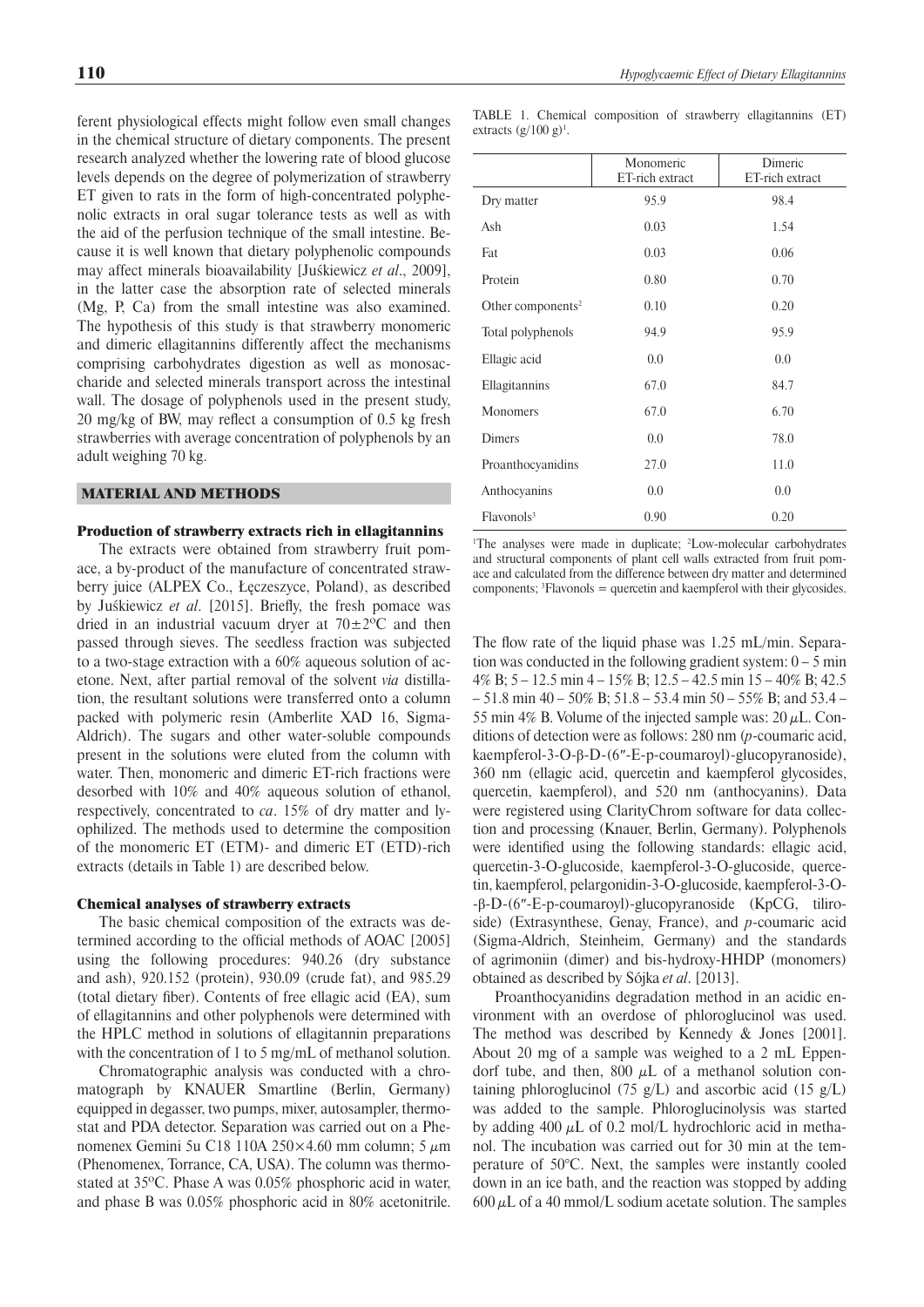were centrifuged for 5 min at 3600×*g* and then diluted with a 40 mmol/L sodium acetate solution. Products of acidic degradation of proanthocyanidins were separated with the Knauer Smartline chromatograph (Berlin, Germany) equipped with a UV–Vis P2800 detector (Knauer, Berlin, Germany) and a fluorescent detector (FD) RF-10AXL (Schimadzu, Tokyo, Japan). The separation was conducted on Gemini 5u C18 110A 250 mm 9 4.6 mm, 5  $\mu$ m column with gradient elution with 2.5% water solution  $(v/v)$  of acetic acid (phase A) and 80% (v/v) acetonitrile in water (phase B). The following gradient was used: 0–10 min, 4–7% B; 10–27 min, 7–30% B; 27–29 min, 30–70% B; 29–34 min, 70% B; 34–35 min, 70– 4% B; and 35–40 min, 4% B. The flow rate was  $1 \text{ mL/min}$ , the temperature was 25°C and the volume of injection was 20  $\mu$ L. The identification of components was conducted on the basis of comparing the retention times and UV–Vis spectra of standards of (-)-epicatechin, (+)-catechin, (-)-epigallocatechin, adducts: (-)-epigallocatechin-phloroglucinol, (-)-epicatechin-phloroglucinol and  $(+)$ -catechin-phloroglucinol. Quantitative analyses of released flavanols, *i.e.* (+)-catechin and (-)-epicatechin, were conducted on the basis of chromatograms recorded with the FD detector set at 278 nm excitation wavelength and 360 nm emission wavelength. Phloroglucinol adducts were determined on the basis of chromatograms registered with the PDA detector set at 280 nm wavelength.

## *In vivo* experiments

Two main experiments were conducted, the first on 40 and the second on 72 adult male Wistar rats. The animal protocol used in this study was approved by the Institutional Animal Care and Use Committee in Olsztyn, Poland. The first experiment comprised three oral tolerance tests, *i.e.* glucose, sucrose and starch ones (GTT, SuTT and StTT, respectively). Forty adult male Wistar rats were fasted overnight, and 50% glucose solution was gavaged intragastrically to each animal (2 g/kg body weight; GTT test). Blood was then collected from the tail tip, and glucose concentration was measured using a glucometer Accu-Chek Go (Roche Diagnostics, Germany) at the following time intervals: 0, 15, 30, 60, 90, 120, and 180 min. The total area-under-thecurve (AUC) for 180 min was also calculated using the trapezoidal rule [Jurgoński *et al*., 2015]. After a 10-day break, the same rats were used in the next tests with 50% sucrose, and then with 40% soluble starch solutions (SuTT and StTT tests, respectively). The animals were subjected to the following treatments without or with extracts given intragastrically 5 min before the sugar load (each group,  $n=10$  rats): the C negative group was given distilled water, the A positive group was given an acarbose solution (35 mg/kg BW; group A), the ETM and ETD groups with extract solutions rich in monomeric or dimeric ET, respectively (each 20 mg of polyphenols/kg BW). The solution concentrations were so prepared that the amount equaled 1 mL per 350 g of BW, whereas group C received water in the same way. Acarbose is an α-glucosidase inhibitor widely used in the treatment of diabetes, which delays the absorption of carbohydrates from the small intestine. In between tests, the animals had free access to tap water and a regular rodent chow, whereas during tests rats had free access to drinking water. All animals were maintained in wired cages under a 12-hr light/dark cycle, a controlled temperature of 19°C to 22°C and intensive room ventilation (15 times per h).

In the second experiment, 72 adult male rats in a fasted state weighing about  $308 \pm 11$  g were used (8 rats in each group). The first stage of experiment II was conducted on 28 rats divided into 3 groups, control, ETM and ETD, and their intestine was perfused with a glucose-containing fluid (2  $g/L$ ). In the second stage of experiment II with a sucrose-containing fluid  $(2 g/L)$ , 48 rats were used and divided into 6 groups of healthy and prediabetic animals: C, C+STZ, ETM, ETM+STZ, ETD, ETD+STZ. The prediabetic state, in the groups marked with STZ, was induced three days before the perfusion study by a single intraperitoneal injection of 20 mg/kg BW of streptozotocin (STZ, Sigma, Poznań, Poland) freshly dissolved in 0.05 mol/L sodium citrate buffer (pH 4.5). In the experimental groups given ETM and ETD extracts, the amount of polyphenols provided within 1-h perfusion was 20 mg per rat (group ETM 351 mg of ETM extract per 1 L of perfusion fluid; group ETD 347 mg/L). Rats were anaesthetized by means of an intraperitoneal injection of sodium pentobarbital and body temperature was maintained at 37°C with an electric heating pad. The technique of the small intestine perfusion, precisely described in the work by Zduńczyk *et al*. [1998], was used to determine the absorption of glucose (stage 1) and minerals (stage 1 and 2) from the small intestine of rats receiving perfusion fluid without or with the addition of strawberry ETM and ETD extracts. Krebs-Henseleit fluid [Juśkiewicz *et al.*, 2009], supplemented with proper amount of glucose or sucrose to level off its concentration in each group, was used as the control perfusion fluid. Following tracheotomy and laparotomy, two catheters were inserted in the small intestine, with the inlet immediately below duodenum and the outlet above the caecum. Perfusion fluids at a temperature of 37°C were administered for 60 mins into this limited section of the small intestine, following washing with a physiological saline solution (0.9% NaCl) and 20-min introductory period. Regular administration (1 mL/min), close to a physiological rate, was ensured by a peristaltic pump PA-SK 8 (IKA-Labortechnik, Janke & Kunkel, Germany). Anaesthesia was maintained by administration of intraperitoneal pentobarbital throughout the experimental period. Within the perfusion period, blood was collected from the tail tip, and glucose concentration was measured using a glucometer Accu-Chek Go (Roche Diagnostics, Germany) at the following time intervals: 0, 15, 30, and 60 min. The total area-under-the-curve (AUC) for 60 min was also calculated using the trapezoidal rule [Jurgoński *et al*., 2015]. The amount of compounds (glucose, calcium, magnesium and phosphorus) absorbed from the intestine was determined on the basis of differences in the composition of fluid given through the inlet drain and flowing out through the outlet drain. At the termination of the perfusion period, blood samples were taken from the inferior vena cava into test tubes, and then serum was obtained after solidification for 90 min at 37°C and centrifugation at 2000×*g* for 15 min at 4°C. The concentrations of glucose, calcium, magnesium and phosphorus in the serum as well as perfusion fluids were determined with commercial diagnostic kits (Alpha Diagnos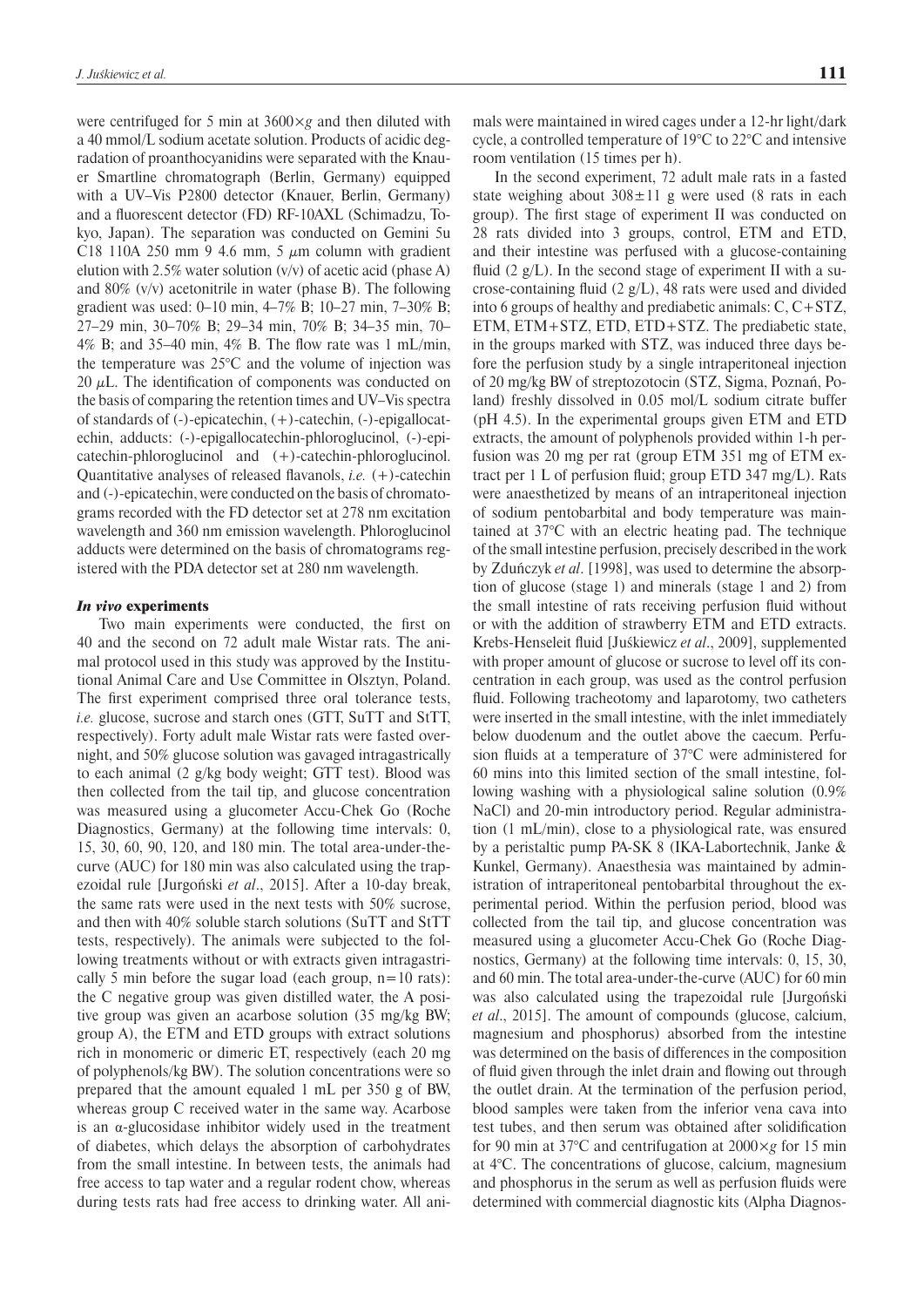tics Ltd., Warsaw, Poland). Immediately after blood taking, small intestine was removed and mucosa from the second quarter of the small intestine was collected by scraping with glass slides on an iced glass plate. After homogenization with four parts of a cold physiological saline (v/w) and centrifugation for 10 min (10,000×*g*, 4°C), the obtained supernatant was stored at -20°C until analysis. The mucosal disaccharidase activity (sucrase, maltase, and lactase) was assayed using a procedure described by Jurgoński *et al*. [2013]. An aliquot of mucosal homogenate (0.1 mL) was incubated at 37°C with 0.1 mL of a substrate solution (0.056 mol/L sucrose, maltose, or lactose in 0.2 mol/L phosphate buffer, pH 7.0). After 30 min of incubation, 0.8 mL of cold distilled water was added, and the enzymatic reaction was interrupted by the immersion of the test tube in boiling water for 2 min. In addition, a blank with the same composition was prepared and immersed in boiling water without prior incubation at 37°C. The released glucose was determined using a glucose oxidase reagent (Alpha Diagnostic Ltd., Warsaw, Poland). The disaccharidase activity was expressed as  $\mu$ mol of glucose liberated from the respective disaccharide per min per g of protein. The mucosal protein content was estimated using the Bradford method, with bovine serum albumin as the standard.

# Statistical analysis

The Statistica software (StatSoft Corp., Kraków, Poland) was utilized to determine whether the variables differed among treatment groups. As for the tolerance oral tests GTT, SuTT and StTT, as well as for the perfusion experiment with healthy rats (stage 1 of the experiment II), the statistical analysis was performed using a one-way analysis of variance and the Duncan's multiple range *post hoc* test. The data were checked to be normally distributed and the variances were homogenous. In the second stage of experiment II, two-way repeated measures analysis of variance was performed with the type of extract applied (no addition, ETM or ETD) and health status (without and with STZ injection) of animals as two main factors, and their interaction  $(E \times STZ)$ . If the analysis revealed a significant interaction effect, the differences between individual groups were analyzed with the Duncan's multiple range *post hoc* test (*P*<0.05).

## RESULTS

#### Experiment 1

The effect of the ETM extract on glycaemia in the GTT (glucose) test was more pronounced in comparison to theETD one (Figure 1). The treatment with ETD was characterized by a significantly reduced glycaemia after 15, 30 and 180 min after glucose ingestion, as compared to the control rats. As for the ETM group, significantly decreased glycaemia levels were observed at 30, 90, 120 and 180 mins measuring points (*P*<0.05 *vs*. C). After 60 min of the GTT with extract ETM, a statistically significant trend towards lower blood glucose level was also noted (P=0.055 *vs*. C). As a result of the above- -mentioned changes in the GTT graph, the AUC value was significantly decreased by the ETM treatment only, as compared to the C animals.

There was a significant hypoglycaemic effect of acarbose treatment at all measuring points in the SuTT (sucrose) graph (Figure 2), which it was reflected in the AUC value  $(P<0.001)$ ; 975.6 mmol/L\*180 min *vs*. 1241.5 in group C). In comparison to the C group, the ETM extract effectively reduced glycaemia level in the SuTT test 15 and 30 min after sucrose ingestion, while the ETD extract was effective as hypoglycaemic agent



FIGURE 1. The oral glucose tolerance test (GTT) of rats. \*Mean values  $\pm$  SD (n=10) marked with asterisks are significantly different from the control (C) group (*P*<0.05 *vs* C; *t*-Student test). C, control gavaged with water; A, positive control gavaged with acarbose (35 mg/kg BW); ETM, experimental gavaged with strawberry extract rich in monomeric ellagitannins (20 mg/kg BW); ETD, experimental gavaged with strawberry extract rich in dimeric ellagitannins (20 mg/kg BW).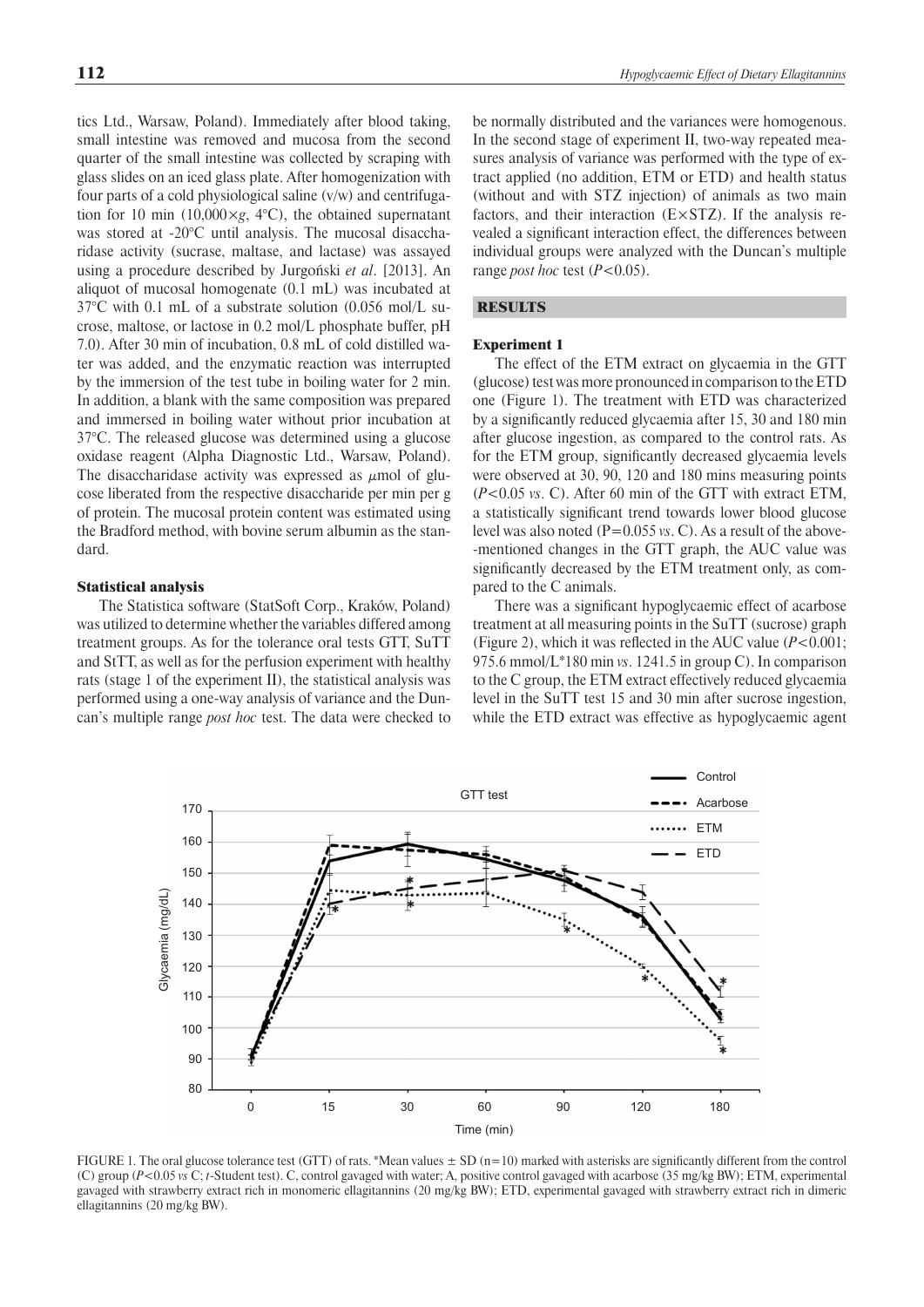only at the first measuring point (15 min). The values of AUC determined for treatment ETM and ETD did not differ significantly from that noted in group C  $(P=0.218$  and  $P=0.372$ , respectively).

In the StTT (starch) test, the acarbose treatment was associated with the strongest hypoglycaemic effects among all groups (Figure 3). The A rats had the lowest blood glucose levels at the following measuring points within the StTT test:

60, 90, 120 min, and they were significantly different from those observed in the control animals  $(P<0.05)$ . A similar trend in the course of the StTT graph followed the experimental treatment with the ETD strawberry extract. At 60 and 120 min after starch ingestion there was a significantly lower glycaemia in rats gavaged with ETD, and at 90 min point a significant tendency towards lower glycaemia was also observed  $(P=0.062)$ , in comparison to the C group.



FIGURE 2. The oral sucrose tolerance test (SuTT) of rats. \*Mean values  $\pm$  SD (n=10) marked with asterisks are significantly different from the control (C) group (*P*<0.05 *vs* C; *t*-Student test). C, control gavaged with water; A, positive control gavaged with acarbose (35 mg/kg BW); ETM, experimental gavaged with strawberry extract rich in monomeric ellagitannins (20 mg/kg BW); ETD, experimental gavaged with strawberry extract rich in dimeric ellagitannins (20 mg/kg BW).



FIGURE 3. The oral starch tolerance test (StTT) of rats. \*Mean values  $\pm$  SD (n=10) marked with asterisks are significantly different from the control (C) group (*P*<0.05 *vs* C; *t*-Student test). C, control gavaged with water; A, positive control gavaged with acarbose (35 mg/kg BW); ETM, experimental gavaged with strawberry extract rich in monomeric ellagitannins (20 mg/kg BW); ETD, experimental gavaged with strawberry extract rich in dimeric ellagitannins (20 mg/kg BW).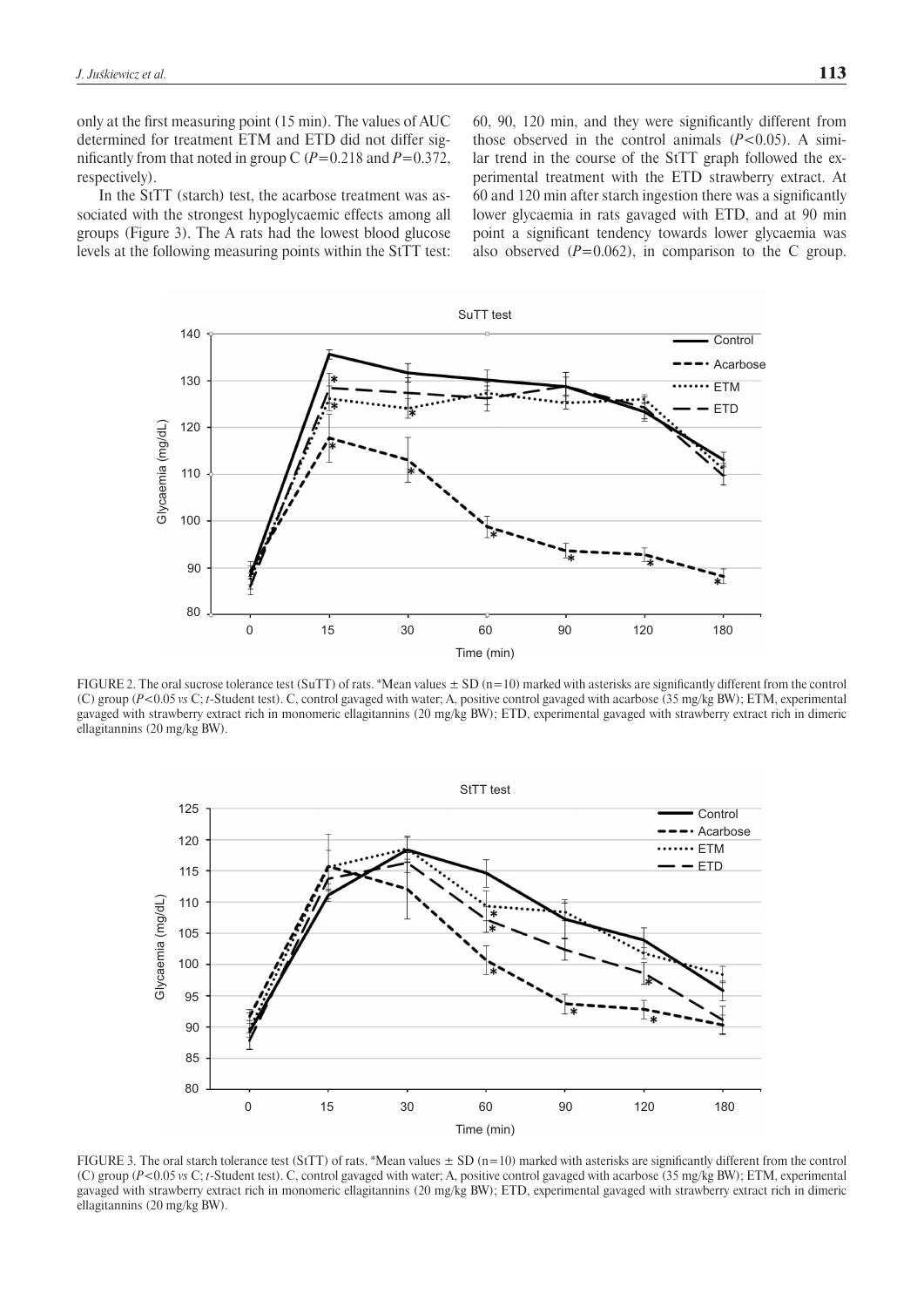As a result, the AUC value in the StTT test was statistically decreased in the A and ETD groups *vs*. C. The ETM rats were characterized with significantly lower glycaemia only at 60 min measuring point (*P*<0.05 *vs*. control animals). The AUC value for rats TEM did not differ from that noted in group C ( $P=0.809$ ).

# Experiment 2

A tendency towards lower blood glycaemia at 60 min measuring point was noted in rats perfused with the fluid containing glucose and strawberry ETM extract (*P*=0.088; Table 2). The absorption glucose rate during the 1-h perfusion of the small intestine as well as blood plasma glucose concentration measured after the perfusion experiment tended to be decreased in the ETM group  $(P=0.095$  and  $P=0.099$ , respectively). The ETM rats were also characterized with decreased activities of mucosal sucrase (statistical tendency  $P=0.058$ ) and maltase ( $P=0.032$ ) in the jejunum, as it was measured immediately after the perfusion time. Neither the glycaemia within 1-h perfusion, activities of jejunal disaccharidases, nor absorption and concentration of blood plasma glucose, Mg, Ca, P were affected by the experimental addition of strawberry ETD extract to the perfusion fluid containing glucose.

In the second part of the experiment 2, the small intestine of healthy and pre-diabetic rats was perfused within 1 h with the fluid containing sucrose. The presence of strawberry ETM and ETD extracts did not affect significantly the glycaemia during the perfusion time (Table 3). The rats treated with a small dose of STZ three days before the perfusion study were characterized by significantly increased blood glucose concentrations at all measuring points (0, 15, 30 and 60 min) and AUC value in comparison to the healthy animals (in all cases *P*<0.001). The small intestinal absorption rate of selected minerals (Ca, Mg, P) was not affected by the extract addition but it was significantly decreased by the treatment with STZ (in the case of calcium absorption, a statistical decreasing trend was observed; Table 4). Both strawberry extracts added to the perfusion fluid caused a significant reduction in the activities of sucrase and maltase measured immediately after the perfusion time in the mucosa of the jejunum. As expected, the STZ treatment was associated with considerably increased jejunal disaccharidases activity, but no significant  $E \times S$  interaction was noted. Blood plasma glucose level, as it was measured after 1-h perfusion, was significantly decreased by the ETM but not ETD addition to the fluid (Table 5). The STZ treatment was accompanied by significantly elevated glucose  $(P<0.001)$  and decreased Mg  $(P=0.005)$ and Ca  $(P=0.73)$  concentrations in the blood plasma, as compared to the healthy rats.

#### DISCUSSION

The ETM and ETD extracts, used in this study, contained 94.9% and 95.9% of polyphenols, respectively. The first extract contained 67% of monomeric ET, no dimeric ones, and 27.9% of proanthocyanidins. The latter extract contained 6.7% of monomeric ET, 78% of dimeric ET, and 11.2% of proanthocyanidins. Taking into account the aforementioned

TABLE 2. Glycaemia values within 1-h perfusion of the rat small intestine with glucose-containing fluid, small intestinal absorption of glucose and selected minerals as well as activities of jejunal disaccharidases and blood serum biochemical parameters after the perfusion 1-h period.

|                                      | C                           | <b>ETM</b>        | <b>ETD</b>                   | $\overline{P}$ |  |  |
|--------------------------------------|-----------------------------|-------------------|------------------------------|----------------|--|--|
| Glycaemia (mg/dL)                    |                             |                   |                              |                |  |  |
| $0 \text{ min}$                      | $170 \pm 5.91$              | $164 + 643$       | $162 + 450$                  |                |  |  |
| $15 \text{ min}$                     | $180 \pm 4.04$              | $172 + 4.72$      | $182 \pm 4.02$               |                |  |  |
| $30 \text{ min}$                     | $189 \pm 3.72$              | $184 \pm 4.34$    | $190 \pm 3.61$               | 0.371          |  |  |
| $60 \text{ min}$                     | $211 \pm 4.61$              | $198 \pm 5.14$    | $209 \pm 4.93$               | 0.088          |  |  |
| <b>AUC</b><br>(mmol/<br>$/L*60$ min) | $632 \pm 12.3$              | $606 \pm 14.7$    | $630 \pm 11.6$               | 0.189          |  |  |
| Absorption (mg/rat/h)                |                             |                   |                              |                |  |  |
| Glucose                              | $105 \pm 3.44$              | $97.2 \pm 1.85$   | $104 \pm 2.90$               | 0.095          |  |  |
| Magnesium                            | $0.387 \pm 0.025$           | $0.351 \pm 0.023$ | $0.373 \pm 0.017$            | 0.211          |  |  |
| Phosphorus                           | $0.428 \pm 0.050$           | $0.358 \pm 0.036$ | $0.346 \pm 0.027$            | 0.254          |  |  |
| Calcium                              | $1.02 \pm 0.105$            | $1.08 \pm 0.115$  | $1.06 \pm 0.056$             | 0.683          |  |  |
| Jejunum                              |                             |                   |                              |                |  |  |
| Sucrase <sup>1</sup>                 | $27.3 \pm 1.43$             | $22.0 \pm 1.83$   | $25.4 \pm 1.23$              | 0.058          |  |  |
| Maltase <sup>1</sup>                 | $119 \pm 6.33$ <sup>a</sup> | $94.6 \pm 4.16^b$ | $107 \pm 4.71$ <sup>ab</sup> | 0.032          |  |  |
| Lactase <sup>1</sup>                 | $4.17 \pm 0.311$            | $4.03 \pm 0.481$  | $4.95 \pm 0.362$             | 0.167          |  |  |
| Blood serum (mmol/L)                 |                             |                   |                              |                |  |  |
| Magnesium                            | $0.790 \pm 0.020$           | $0.760 \pm 0.021$ | $0.761 \pm 0.039$            | 0.215          |  |  |
| Phosphorus                           | $2.62 \pm 0.103$            | $2.56 \pm 0.054$  | $2.62 \pm 0.121$             | 0.696          |  |  |
| Calcium                              | $2.19 \pm 0.086$            | $2.13 \pm 0.033$  | $2.05 \pm 0.048$             | 0.123          |  |  |
| Glucose <sup>1</sup>                 | $13.1 \pm 0.18$             | $12.4 \pm 0.22$   | $12.8 \pm 0.50$              | 0.099          |  |  |

<sup>1</sup> $\mu$ mol/min/g protein; AUC – area under the curve. Mean values  $\pm$  SEM  $(n=8)$  within a row marked with different letters are significantly different from each other (*P*<0.05; one-way ANOVA and Duncan test). C, control; ETM, experimental with strawberry extract rich in monomeric ellagitannins; ETD, experimental with strawberry extract rich in dimeric ellagitannins.

chemical composition of the strawberry extracts, one can assume that changes in biological response of rats found in the present study should be mainly ascribed to the different degree of polymerization (DP) of ellagitannins. In fact, that difference in DP of ET between two extracts was quite small, but the results obtained clearly showed that monomeric and dimeric ellagitannins may, when ingested, act differently on physiological mechanisms leading to glycaemic response of the host. Considering the shape of blood glucose concentration curve following the oral GTT and the perfusion experiment with glucose-containing fluid, the monomeric ET (*vs*. dimeric) more positively mitigated sugar-induced postprandial glycaemic load. It is important to note that the lowering effect of ETM on blood glycaemia extract was also confirmed by a significantly lower AUC value in comparison to the C group. The hypoglycaemic effect of strawberry dimeric ET from ETD extract was similarly, or even more, effective within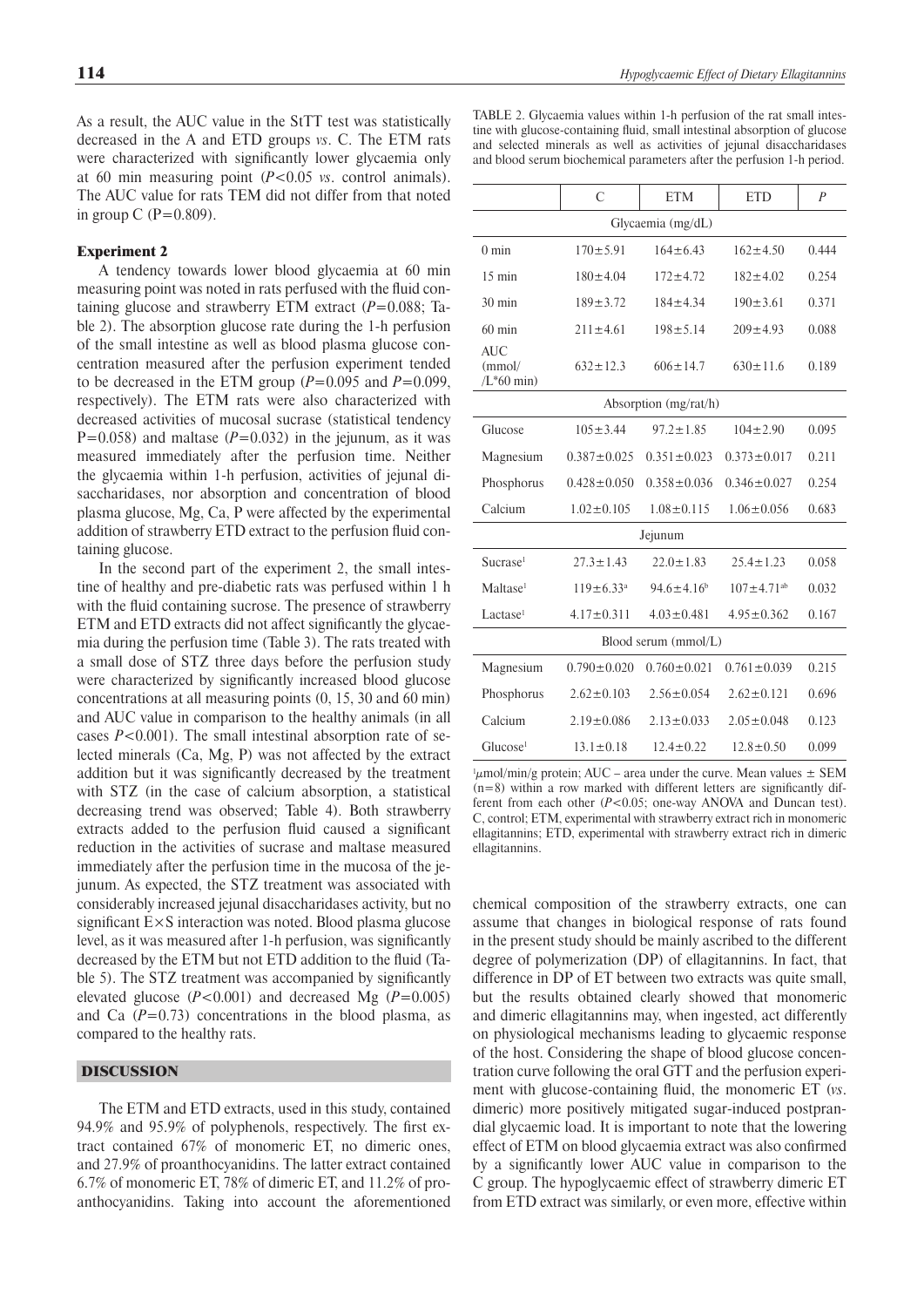|                          | $0 \text{ min}$   | 15 min           | 30 min           | 60 min           | $AUC^*$             |  |
|--------------------------|-------------------|------------------|------------------|------------------|---------------------|--|
|                          | mg/dL             | mg/dL            | mg/dL            | mg/dL            | mmol/L<br>$*60$ min |  |
| C                        | 155               | 163              | 172              | 179              | 564                 |  |
| $\overline{C}$<br>$+STZ$ | 190               | 195              | 199              | 200              | 657                 |  |
| <b>ETM</b>               | 154               | 158              | 163              | 168              | 539                 |  |
| <b>ETM</b><br>$+STZ$     | 187               | 188              | 194              | 195              | 638                 |  |
| <b>ETD</b>               | 152               | 156              | 165              | 172              | 542                 |  |
| <b>ETD</b><br>$+STZ$     | 185               | 190              | 195              | 204              | 648                 |  |
| <b>SEM</b>               | 3.161             | 3.297            | 3.099            | 2.987            | 10.19               |  |
|                          |                   |                  | Extract (E)      |                  |                     |  |
|                          | 172               | 179              | 186              | 190              | 610                 |  |
| <b>ETM</b>               | 171               | 173              | 179              | 182              | 589                 |  |
| <b>ETD</b>               | 168               | 173              | 180              | 188              | 595                 |  |
| $P$ value                | 0.767             | 0.531            | 0.412            | 0.325            | 0.489               |  |
| STZ(S)                   |                   |                  |                  |                  |                     |  |
|                          | 1.54 <sup>b</sup> | 159b             | 167 <sup>b</sup> | 173 <sup>b</sup> | 548 <sup>b</sup>    |  |
| $+$                      | 187 <sup>a</sup>  | 191 <sup>a</sup> | 196 <sup>a</sup> | 200 <sup>a</sup> | 648 <sup>a</sup>    |  |
| $P$ value                | < 0.001           | < 0.001          | < 0.001          | < 0.001          | < 0.001             |  |
| Interaction $E \times S$ |                   |                  |                  |                  |                     |  |
| $P$ value                | 0.972             | 0.940            | 0.966            | 0.654            | 0.941               |  |

TABLE 3. Glycaemia values within 1-h perfusion of the rat small intestine with sucrose-containing fluid.

TABLE 4. Small intestinal absorption of selected minerals during 1-h perfusion of the rat small intestine with sucrose-containing fluid as well as activities of jejunal disaccharidases and blood serum biochemical parameters after the perfusion 1-h period.

|                          | Mg              | P                  | Ca          | Sucrase                 | Maltase           | Lactase           |
|--------------------------|-----------------|--------------------|-------------|-------------------------|-------------------|-------------------|
|                          |                 | mg/rat/h           |             | $\mu$ mol/min/g protein |                   |                   |
| С                        | 0.366           | 0.369              | 0.906       | 32.6                    | 100               | 4.28              |
| Ċ<br>$+STZ$              | 0.149           | 0.287              | 0.852       | 40.6                    | 111               | 5.13              |
| <b>ETM</b>               | 0.312           | 0.348              | 0.966       | 25.0                    | 85.8              | 4.08              |
| <b>ETM</b><br>$+STZ$     | 0.172           | 0.292              | 0.898       | 30.4                    | 103               | 4.63              |
| <b>ETD</b>               | 0.310           | 0.345              | 0.987       | 29.5                    | 92.8              | 4.40              |
| <b>ETD</b><br>$+STZ$     | 0.175           | 0.268              | 0.849       | 35.0                    | 98.6              | 5.00              |
| <b>SEM</b>               | 0.015           | 0.012              | 0.023       | 0.944                   | 1.858             | 0.129             |
|                          |                 |                    | Extract (E) |                         |                   |                   |
|                          | 0.258           | 0.328              | 0.879       | 36.4 <sup>a</sup>       | 105 <sup>a</sup>  | 4.70              |
| <b>ETM</b>               | 0.242           | 0.320              | 0.932       | 27.7 <sup>c</sup>       | 94.2 <sup>b</sup> | 4.35              |
| <b>ETD</b>               | 0.242           | 0.306              | 0.918       | 32.3 <sup>b</sup>       | 95.6 <sup>b</sup> | 4.70              |
| $P$ value                | 0.659           | 0.745              | 0.625       | < 0.001                 | 0.010             | 0.426             |
| STZ(S)                   |                 |                    |             |                         |                   |                   |
|                          | 0.329a          | 0.354a             | 0.953       | 29.0 <sup>b</sup>       | 92.9 <sup>b</sup> | 4.25 <sup>b</sup> |
| $^+$                     | $0.165^{\rm b}$ | 0.282 <sup>b</sup> | 0.866       | 35.3a                   | 107 <sup>a</sup>  | 4.92 <sup>a</sup> |
| $P$ value                | < 0.001         | 0.004              | 0.067       | < 0.001                 | 0.001             | 0.010             |
| Interaction $E \times S$ |                 |                    |             |                         |                   |                   |
| P value                  | 0.081           | 0.891              | 0.730       | 0.739                   | 0.351             | 0.871             |

 $*AUC$  – area under the curve (mmol/L $*60$  min). Mean values and pooled SEM  $(n=48)$  marked within a column with different letters are significantly different from each other  $(P<0.05$ ; two-way ANOVA and in the case of significant interaction  $E \times S$  the Duncan test was applied). C, control; ETM, experimental with strawberry extract rich in monomeric ellagitannins; ETD, experimental with strawberry extract rich in dimeric ellagitannins; STZ – rats treated with streptozotocin intraperitoneal injection (20 mg/kg BW) three days before the perfusion experiment.

the first 30 min of GTT test – which seems to be of paramount importance when the control of postprandial blood glucose level must be quick leading to the flattening of the first glucose peak after meal. The AUC value for extract ETD did not differ from that noted in the control animals because within the second and third hour of the GTT test that extract was less or even ineffective as hypoglycaemic agent. It should be also emphasized that at the termination of the perfusion experiment, blood samples were taken and serum was obtained. In the serum, the presence of ET metabolites was analyzed using HPLC-ESI-MS method. Both, in rats perfused with the fluid containing glucose and in those treated with sucrose-containing fluid, no metabolites in the blood serum have been found. This confirmed earlier findings that due to a large molecular size of ET, these compounds are not absorbed in the upper intestine but reach the large gut where ET are metabolized by microbiota [Fotschki *et al*., 2014]. Glu-

Mean values and pooled SEM  $(n=48)$  marked within a column with different letters are significantly different from each other  $(P<0.05$ ; twoway ANOVA and in the case of significant interaction  $E \times S$  the Duncan test was applied). C, control; ETM, experimental with strawberry extract rich in monomeric ellagitannins; ETD, experimental with strawberry extract rich in dimeric ellagitannins; STZ – rats treated with streptozotocin intraperitoneal injection (20 mg/kg BW) three days before the perfusion experiment.

cose, as a very hydrophilic monosaccharide, cannot cross biological membranes unaided, and it is absorbed and then taken to the tissues by transporters, mainly GLUT2 and SGLT1 [Scheepers *et al*., 2004]. GLUT2 is responsible for glucose absorption in the gut especially at high glucose concentration as it is rapidly moved to the apical side of enterocytes within a few minutes after meal [Williamson, 2013]. SGLT1 is a classical Na+/glucose cotransporter which also regulates the release of key hormones (glucose-dependent insulinotropic polypeptide and glucagon-like peptide-1) affecting the glycaemic response from enteroendocrine cells in the intestinal epithelium [Wu *et al*., 2010]. Considering the accepted hypothesis of the present study, it seems that the inhibiting effect of the ETD extract on glucose transport across the intestine, probably *via* GLUT2 and SGLT1, was short-time and not prolonged as it was observed in the case of the ETM extract. To the best of our knowledge, there are no reports about el-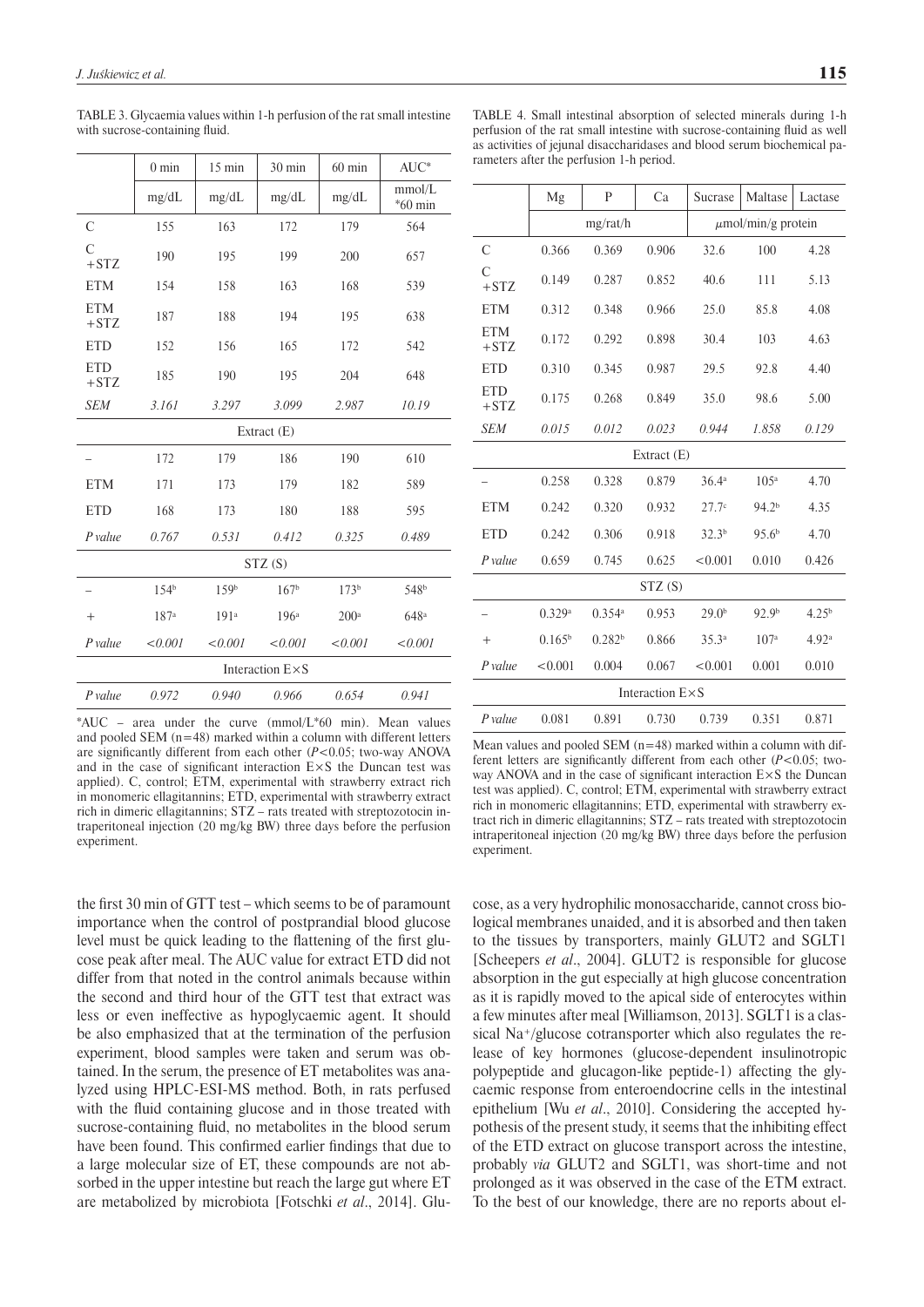|                 | Glucose           | Magnesium          | Phosphorus | Calcium |  |  |
|-----------------|-------------------|--------------------|------------|---------|--|--|
| $\mathcal{C}$   | 11.9              | 0.718              | 2.32       | 1.98    |  |  |
| $C+STZ$         | 14.5              | 0.620              | 2.25       | 1.89    |  |  |
| <b>ETM</b>      | 11.0              | 0.700              | 2.37       | 1.96    |  |  |
| ETM+STZ         | 12.4              | 0.646              | 2.35       | 1.91    |  |  |
| <b>ETD</b>      | 11.5              | 0.710              | 2.43       | 2.10    |  |  |
| $ETD+STZ$       | 14.4              | 0.653              | 2.14       | 1.92    |  |  |
| <b>SEM</b>      | 0.290             | 0.012              | 0.041      | 0.029   |  |  |
| Extract (E)     |                   |                    |            |         |  |  |
|                 | 13.2 <sup>a</sup> | 0.669              | 2.28       | 1.94    |  |  |
| <b>ETM</b>      | 11.7 <sup>b</sup> | 0.673              | 2.36       | 1.93    |  |  |
| <b>ETD</b>      | 13.0 <sup>a</sup> | 0.681              | 2.28       | 2.01    |  |  |
| $P$ value       | 0.017             | 0.906              | 0.673      | 0.489   |  |  |
| STZ(S)          |                   |                    |            |         |  |  |
|                 | $11.5^{b}$        | 0.709a             | 2.37       | 2.01    |  |  |
| $+$             | 13.8 <sup>a</sup> | 0.639 <sup>b</sup> | 2.25       | 1.91    |  |  |
| $P$ value       | < 0.001           | 0.005              | 0.132      | 0.073   |  |  |
| Interaction E×S |                   |                    |            |         |  |  |
| $P$ value       | 0.364             | 0.704              | 0.373      | 0.677   |  |  |

TABLE 5. Blood serum biochemical parameters of rats after the perfusion 1-h period with the sucrose-containing fluid ( $mmol/L$ ).

Mean values and pooled SEM (n=48) marked within a column with different letters are significantly different from each other  $(P<0.05$ ; two-way ANOVA and in the case of significant interaction  $E \times S$  the Duncan test was applied). C, control; ETM, experimental with strawberry extract rich in monomeric ellagitannins; ETD, experimental with strawberry extract rich in dimeric ellagitannins; STZ – rats treated with streptozotocin intraperitoneal injection (20 mg/kg BW) three days before the perfusion experiment.

lagitannins and related GLUT2/SGLT1 inhibition. Some authors have only shown that a strawberry extract was able to inhibit the apical to basolateral transfer of glucose *in vitro* using Caco-2 cells [Manzano & Williamson, 2010].

The main dietary sources of glucose are starch and sucrose, both of which must be digested before the component monosaccharides could be absorbed from the intestinal lumen [Williamson, 2013]. The oral sucrose tolerance test (SuTT) as well as the changes in some biochemical indices (sucrase mucosal activity, blood glucose level) measured after the 1-h perfusion of rat small intestine with fluid containing sucrose led to the conclusion that again the monomeric ET-rich extract displayed a greater hypoglycaemic potential in comparison to the ETD extract. That effect seems to be a coupled inhibiting action of the ETM extract on mucosal disaccharidases activity and then glucose transport across the intestine wall. Maltase-glucoamylase (EC 3.2.1.20 also called maltase/ $\alpha$ -glucosidase) and sucrase-isomaltase (EC 3.2.1.48) are both attached to the brush border membrane of enterocytes and act on substrates in the gut lumen, although, unlike α-amylase (starch digestion) are not secreted [Sim *et al*., 2010]. Indeed, both perfusion experiments with glucose- or sucrose-containing fluids revealed more potent inhibiting action of the ETM extract (*vs*. ETD one) on the activities of mucosal sucrase and maltase. The perfusion experiment using the sucrose-containing fluid was conducted, in part, on pre-diabetic rats treated with 20 mg/kg BW of streptozotocin three days before that experiment. It has been postulated that increased levels of disaccharidases activity in diabetic state resulted from the lack of insulin which has an inhibitory effect on these enzymes activity [Juśkiewicz *et al*., 2008b]. Contrary to expectations, both strawberry extracts used in the present study did not mitigate disorders caused by STZ injection.

In the present study, the dimeric ET-rich extract, potently mitigated starch-induced postprandial glycaemic load. This may lead to an inhibition effect of that extract on pancreatic α-amylase activity. α-Amylase (EC 3.2.1.1) hydrolyzes the  $\alpha$ -1,4-glycosidic bonds in both amylose and amylopectin, but cannot hydrolyze the  $\alpha$ -1,6-glycosidic bonds which form the branch points [Williamson, 2013]. It has been reported that berry polyphenols, especially raspberry, rowanberry and blueberry, inhibit pig pancreatic  $\alpha$ -amylase with one of the active components proposed to be proanthocyanidins [Bacon & Rhodes, 2000]. In this case, strawberry polyphenolic extracts showed lower activity against pancreatic α-amylase [Bacon & Rhodes, 2000; da Silva *et al*., 2008]. In the present study, the main part of the observed hypoglycaemic action of strawberry polyphenols in the oral StTT test should be ascribed to other than proanthocyanidin components which means dimeric ellagitannins. In fact, both examined extracts ETM and ETD contained considerable amounts of proanthocyanidins, but the ETM one – which was characterized by similar glycaemia to control during the StTT – contained two and half more of these polyphenols than the ETD extract.

To sum up, the results of the present study showed that the separate mechanisms (glucose transport, intestinal mucosal disaccharidases inhibition activity, pancreatic α-amylase inhibitory activity) leading to decreased postprandial glycaemia upon dietary administration of strawberry ellagitannins largely depended on their chemical structure, *i.e.* degree of polymerization. It seems that monomeric ET (*vs*. dimeric) more positively mitigated glucose- or sucrose-induced postprandial glycaemic load. The dimeric ET, in turn, potently mitigated starch-induced postprandial glycaemia.

#### ACKNOWLEDGEMENTS

The study was supported by the National Science Centre Poland (grant DEC-2012/05/B/NZ9/03402).

# **REFERENCES**

- 1. AOAC. Official Methods of Analysis of AOAC International. 18th Edition. Editor Horowitz. W. Latimer. G.W. AOAC International, 2005, Maryland. USA.
- 2. Bacon J.R., Rhodes M.J., Binding affinity of hydrolysable tannins to parotid saliva and to proline-rich proteins derived from it. J. Agric. Food Chem., 2000, 48, 838–843.